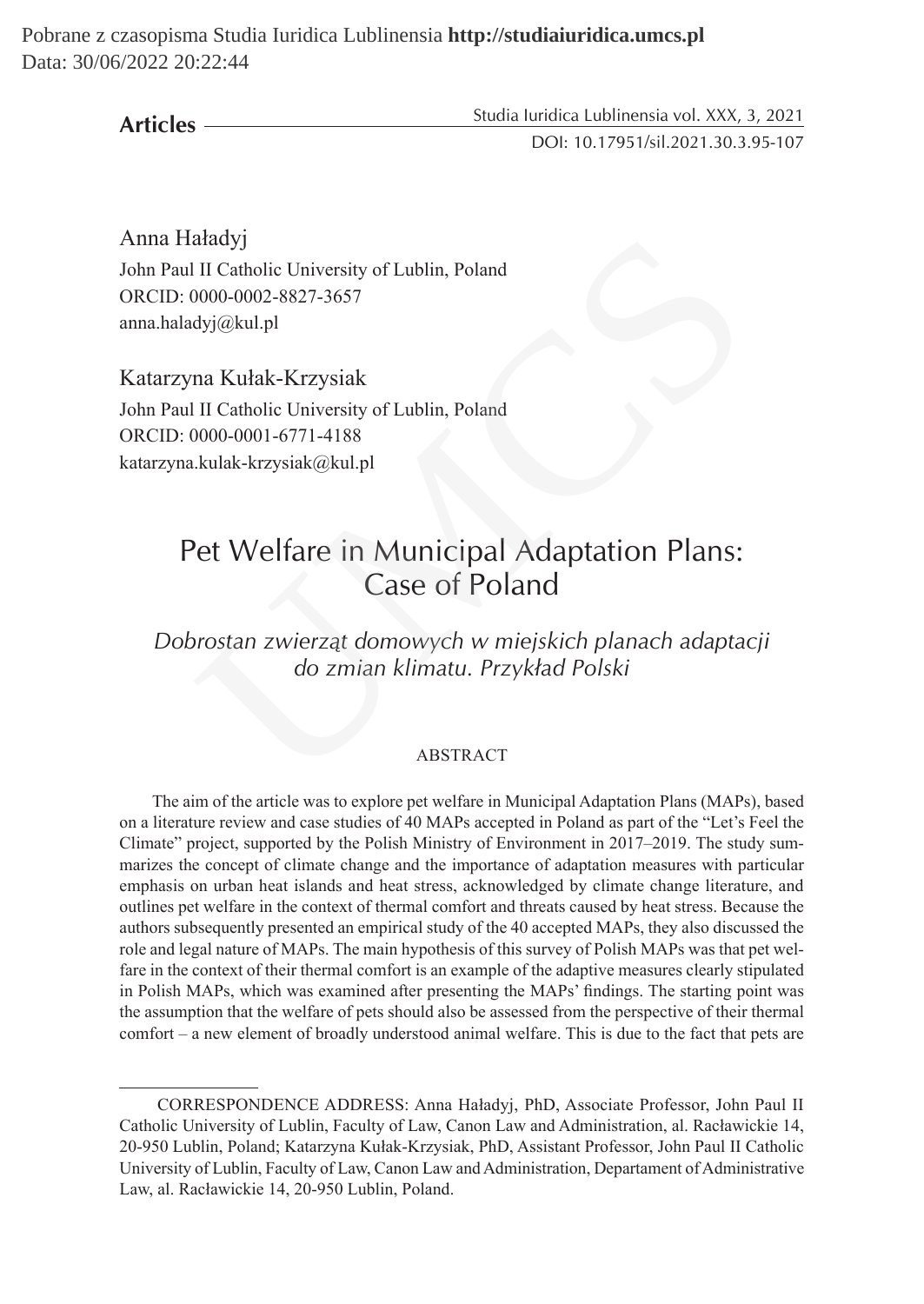exposed to the risk of heat stress resulting from urban heat islands and, just like people, have to endure the inconvenience of extreme weather phenomena, which is impossible without the support of amenities such as drinkers or water shelters and the development of green and blue infrastructure.

**Keywords:** pet welfare; Municipal Adaptation Plan; thermal comfort; adaptation to climate change; adaptation measures; heat stress

# INTRODUCTION

Scientific evidence has confirmed that climate change is already taking place and that most of the warming observed over the past 50 years is due to human activity.<sup>1</sup> Climate change has the potential to exacerbate the risk of natural disasters, water stress, food insecurity, health risks, natural resource depletion, gender inequalities, social and economic marginalisation, conflict and migration, as well as adversely affect transport networks and other infrastructure. These effects are fundamental reasons for decreasing the global temperature to below  $1.5^{\circ}C$ , thanks to both adaptative and mitigative measures. ords: pet welfare; Municipal Adaptation Plan; thermal comfort; adaptation to climate<br>measures; heat stress<br>INTRODUCTION<br>tific evidence has confirmed that climate change is already taking<br>most of the warming observed over

Adaptation and mitigation are complementary aspects of climate change risk management that together create significant synergy. However, given the notable differences between adaptation and mitigation in terms of temporal and spatial scales of intervention, key stakeholders and decision processes, the mitigation of climate change, while critical, is not addressed in this paper.

According to the Intergovernmental Panel on Climate Change (IPCC), adaptation is understood as "adaptation in natural or human systems in response to actual or expected climatic stimuli or their effects, in order to mitigate damage or take advantage of beneficial opportunities".<sup>3</sup> Ever since the Fifteenth Conference

<sup>1</sup> *Climate Change 2013: The Physical Science Basis. Contribution of Working Group I to the Fifth Assessment Report of the Intergovernmental Panel on Climate Change*, eds. T.F. Stocker, D. Qin, G.-K. Plattner, M.Tignor, S.K. Allen, J. Boschung, A. Nauels, Y. Xia, V. Bex, P.M. Midgley, Cambridge – New York 2013, p. 11.

<sup>2</sup> O. Hoegh-Guldberg, D.Jacob, M.Taylor, M.Bindi, S.Brown, I.Camilloni, A. Diedhiou, R. Djalante, K.L. Ebi, F. Engelbrecht, J. Guiot, Y. Hijioka, S. Mehrotra, A. Payne, S.I. Seneviratne, A.Thomas, R.Warren, G. Zhou, *Impacts of 1.5ºC Global Warming on Natural and Human Systems*, [in:] *Global Warming of 1.5°C: An IPCC Special Report on the Impacts of Global Warming of 1.5°C Above Pre-Industrial Levels and Related Global Greenhouse Gas Emission Pathways, in the Context of Strengthening the Global Response to the Threat of Climate Change, Sustainable Development, and Efforts to Eradicate Poverty*, eds. V. Masson-Delmotte, P.Zhai, H.-O. Pörtner, D.Roberts, J. Skea, P.R. Shukla, A. Pirani, W. Moufouma-Okia, C. Péan, R. Pidcock, S.Connors, J.B.R. Matthews, Y. Chen, X. Zhou, M.I. Gomis, E. Lonnoy, T. Maycock, M. Tignor, T. Waterfield, Intergovernmental Panel on Climate Change 2018, p. 203.

<sup>3</sup> European Commission, *Guidance on Integrating Climate Change and Biodiversity into Environmental Impact Assessment*, 2013, https://ec.europa.eu/environment/eia/pdf/EIA%20Guidance.pdf [access: 11.06.2021], p. 8.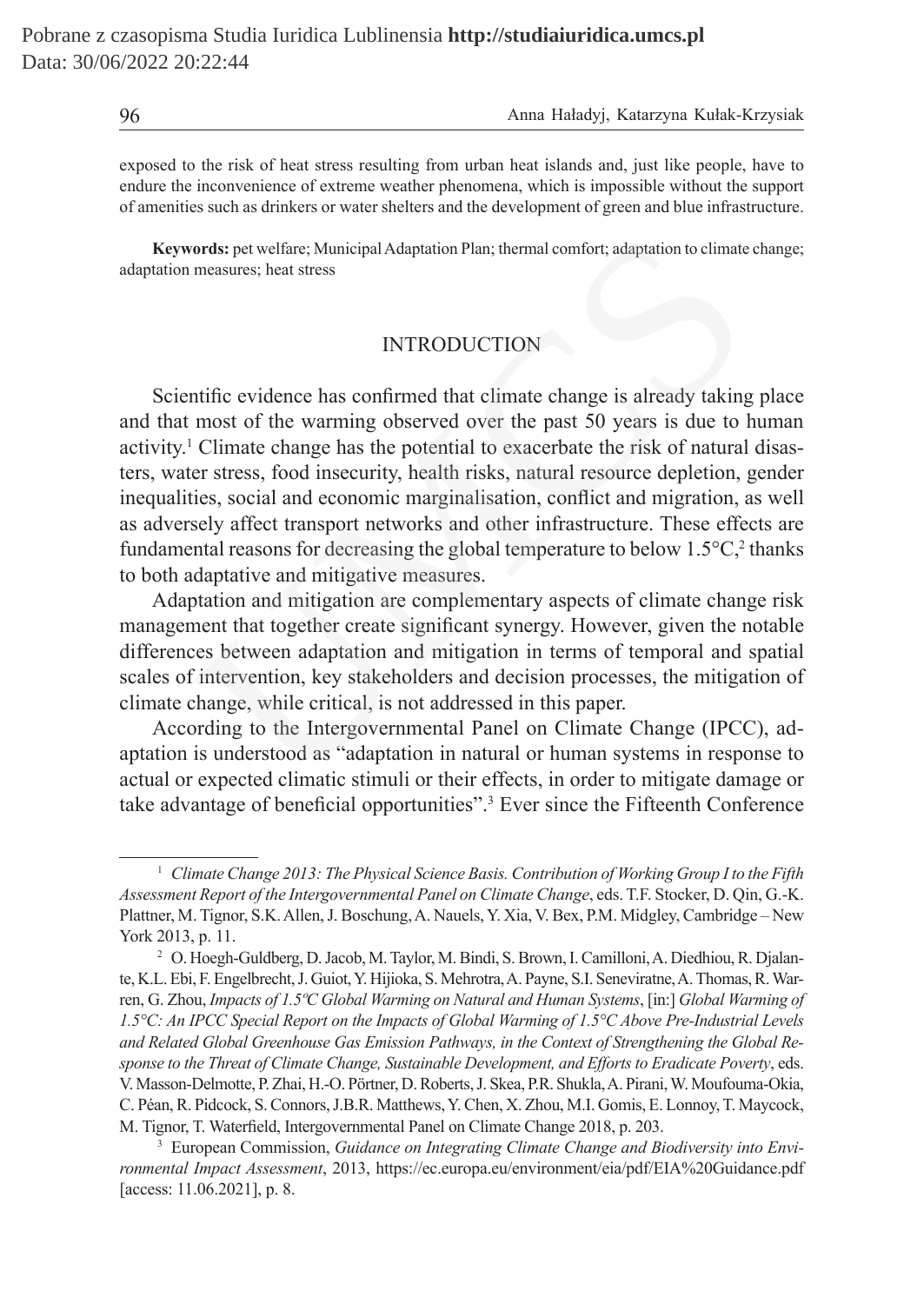Pet Welfare in Municipal Adaptation Plans: Case of Poland 97

of the Parties (CoP 15),<sup>4</sup> and the Paris Agreement<sup>5</sup> adaptation is being increasingly recognised as an important complementary response to greenhouse gas mitigation in order to address the risks posed by climate change – although in Poland it was not for a long time considered as important as mitigation.<sup>6</sup> Though adaptation planning and policy have historically taken place on a national scale – through national adaptation programmes – attention to adaptation at a local level has grown rapidly in recent years.<sup>7</sup> Nowadays, municipalities have an important role to play in both mitigating and adapting to changes in their local environment. In 2016, the International Energy Agency estimated that urban areas were responsible for 71% of global energy-related carbon emissions, and that by 2050, the world's urban population will almost have doubled from 3.4 billion to 6.3 billion people, representing most of the global population growth over that time.<sup>8</sup> According to the Organisation for Economic Co-operation and Development (OECD),<sup>9</sup> cities globally face significant risks from climate change and are taking an increasingly active role in formulating and implementing climate change adaptation policy.<sup>10</sup> While we understand adaptation as a process of adjustment to actual or expected climate change and its effects, local adaptation reflects geographic variability in climate impacts experienced locally.<sup>11</sup> Thus, cities must take a strategic and integrated ap-1 long time considered as important as mitigation.<sup>6</sup> Though adaptation and policy have historically taken place on a national scale  $-$  the adaptation programmes – attention to adaptation at a local level has n recent ye

<sup>4</sup> CoP is an acronym from the English phrase "Conference of the Parties", meaning the Conference of the Parties to the United Nations Framework Convention on Climate Change, adopted in New York on 9 May 1992, ratified by Poland in 1996 (Journal of Laws 1996, no. 53, items 238 and 239).

<sup>5</sup> See Council Decision (EU) 2016/1841 of 5 October 2016 on the conclusion, on behalf of the European Union, of the Paris Agreement adopted under the United Nations Framework Convention on Climate Change (OJ L 282, 19.10.2016, pp. 1–3).

<sup>6</sup> L. Karski, *Istota prawa zmian klimatu – cel i klasyfikacja*, [in:] *Zmiany klimatu a społeczeństwo*, eds. L. Karski, I. Grochowska, Warszawa 2010, p. 438. See also J. Ciechanowicz-McLean, *Prawo ochrony klimatu*, Gdańsk 2016, passim.

<sup>7</sup> T.G. Measham, B.L. Preston, T.F. Smith, C. Brooke, R. Gorddard, G. Withycombe, C. Morrison, *Adapting to climate change through local municipal planning: Barriers and challenges*, "Mitigation and Adaptation Strategies for Global Change" 2011, vol. 16(8), p. 889.

<sup>8</sup> IEA, *Energy Technology Perspectives. Report 2016*, www.iea.org/reports/energy-technology-perspectives-2016 [access: 10.07.2021], p. 6.

<sup>9</sup> OECD, *Integrating Climate Change Adaptation into Development Co-operation: Policy Guidance*, Paris 2009, p. 10. See also *Urban adaptation in Europe: How cities and towns respond to climate change*, EEA Report 2020, no. 12.

<sup>10</sup> M. Araos, L. Berrang-Ford, J.D. Ford, S. Austin, R. Biesbroek, A. Lesnikowski, *Climate change adaptation planning in large cities: A systematic global assessment*, "Environmental Science & Policy" 2016, vol. 66, p. 376.

<sup>11</sup> V. Reyes-García, A. Fernández-Llamazares, M. Guèze, A. Garcés, M. Mallo, M. Vila-Gómez, M. Vilaseca, *Local indicators of climate change: The potential contribution of local knowledge to climate research*, "Wiley Interdisciplinary Reviews Climate Change" 2016, vol. 7(1), p. 374.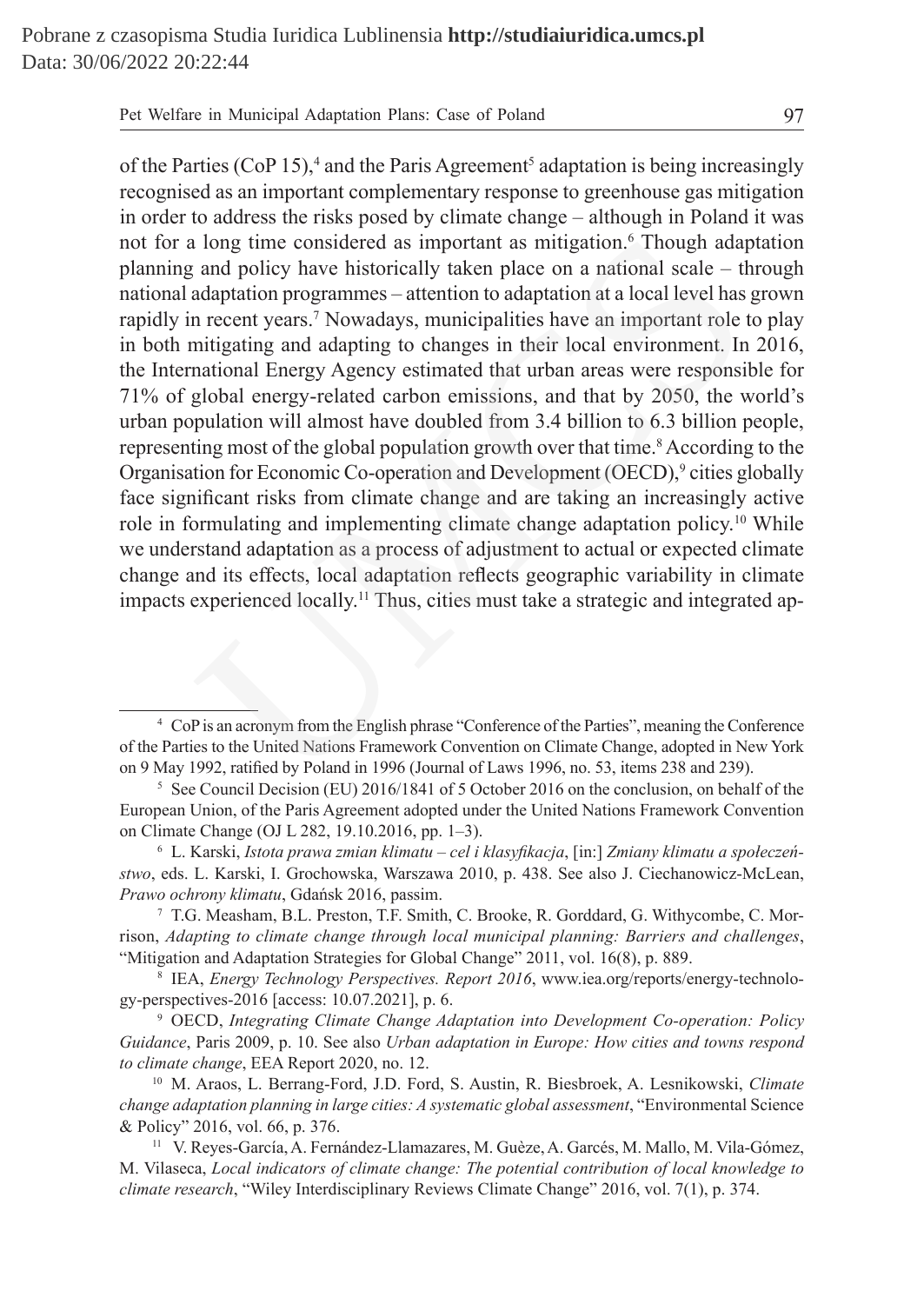proach to form a climate-resilient future in order to prioritize the most urgent local adaptation activities and identify the required local human and financial resources.<sup>12</sup>

The main consequences of climate change observed in municipal areas are extreme weather events such as flash floods<sup>13</sup> and heatwaves causing urban heat islands.<sup>14</sup> A urban heat island (UHI) is recognized as a climatic phenomenon in which urban areas have higher air temperature than their surrounding rural area as a result of anthropogenic modification of land surfaces, urban expansion, population growth, energy use and its consequent generation of waste heat, which causes heat stress and negative health impacts in many metropolitan areas.<sup>15</sup>

Climate change causes not only natural catastrophes or changes in the structure of crops but also impacts other aspects of human life, such as health,<sup>16</sup> especially that of children<sup>17</sup> and the elderly.<sup>18</sup> However, it is not just human health that is affected  $-$  animal wellbeing<sup>19</sup> is also threatened by climate change: both wildlife, including urban wild animals found in cities, and pets, from cats and dogs to rabbits, birds, turtles and all the other domesticated animals we share our lives with. Heat stress caused by high temperatures, depending on its intensity and duration, may negatively affect pets' health by causing metabolic alterations, oxidative stress, immune weather events such as flash floods<sup>13</sup> and heatwaves causing urbe<br><sup>4</sup> A urban heat island (UHI) is recognized as a climatic phenome<br>ban areas have higher air temperature than their surrounding rural<br>f anthropognic modifi

<sup>13</sup> F. Moraci, M.F. Errigo, C. Fazi, T. Campisi, F. Castelli, *Cities under Pressure: Strategies and Tools to Face Climate Change and Pandemic*, "Sustainability" 2020, vol. 12(18), p. 7743.

<sup>14</sup> See the study prepared for Warsaw: B. Degórska, M. Degórski, *Influence of Climate Change on Environmental Hazards and Human Well-Being in the Urban Areas – Warsaw Case Study Versus General Problems*, [in:] *Climate Change, Extreme Events and Disaster Risk Reduction: Towards Sustainable Development Goals*, eds. S. Mal, R.B. Singh, C. Huggel, New York 2018, pp. 43–57.

<sup>15</sup> Y. Lee, M. Fadhil, P. Mohanadoss, Z.Z. Noor, K. Iwao, S. Chelliapan, *Overview of urban heat island (UHI) phenomenon towards human thermal comfort*, "Environmental Engineering and Management Journal" 2014, vol. 16(9), p. 2098. See also H. Takebayashi, M Moriyama, *Background and Purpose*, [in:] *Adaptation Measures for Urban Heat Islands*, eds. H. Takebayashi, M. Moriyama, Elsevier 2020.

<sup>16</sup> J.A. Patz, D. Campbell-Lendrum, T. Holloway, J.A. Foley, *Impact of regional climate change on human health*, "Nature" 2005, vol. 438; A.J. McMichael, R.E. Woodruff, S. Hales, *Climate change and human health: Present and future risks*, "Lancet" 2006, vol. 367(9513), p. 859; B. Dufour, F. Moutou, A.M. Hattenberger, F. Rodhain, *Global change: Impact, management, risk approach and health measures – the case of Europe*, "Revue Scientifique et Technique – Office International des Epizooties" 2008, vol. 27(2), p. 542.

<sup>17</sup> S. Bunyavanich, M. Phil, Ch.P. Landrigan, A.J. McMichael, P.R. Epstein, *The Impact of Climate Change on Child Health*, "Ambulatory Pediatrics" 2003 vol. 3(1), p. 45.

<sup>18</sup> A.B. Carnes, D. Staats, B.J. Willcox, *Impact of Climate Change on Elder Health*, "Journals of Gerontology: Biological Sciences" 2014, vol. 69(9), p. 1088. In the context of Poland, see B. Degórska, *Wrażliwość i adaptacja dużych miast do zmian klimatu w kontekście wzrostu temperatury powietrza*, "Biuletyn KPZK" 2014, vol. 254, p. 32.

<sup>19</sup> Commission of the European Communities, White paper – Adapting to climate change: Towards a European framework for action Brussels, 1.04.2009, COM(2009) 147 final.

<sup>12</sup> P. Mukheibir, G. Ziervogel, *Developing a Municipal Adaptation Plan (MAP) for climate change: The city of Cape Town*, "Environment and Urbanization" 2007, vol. 19(1), p. 143.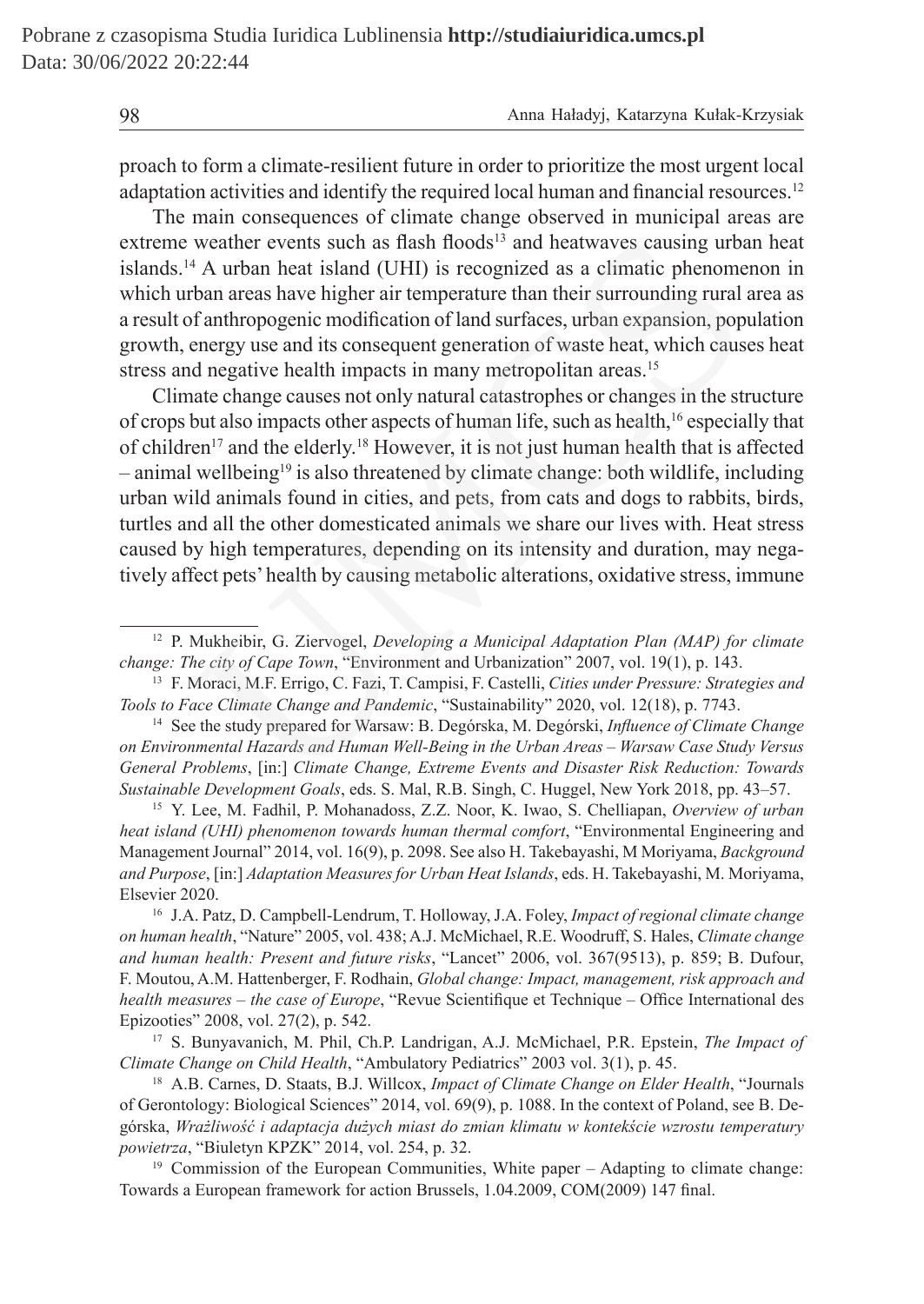| Pet Welfare in Municipal Adaptation Plans: Case of Poland | 99 |
|-----------------------------------------------------------|----|
|-----------------------------------------------------------|----|

suppression and even death.<sup>20</sup> Current literature clearly demonstrates that climate change is expected to exert the same overwhelming negative effect on livestock health<sup>21</sup> and the welfare of pets as it will do on human beings. Humans, however, can avoid at least some of the negative effects of UHI, while pets like cats and dogs have no choice in accompanying people outside in all weather conditions, and, like their human carers, have special needs (e.g., walking) that are impossible to satisfy inside. Therefore, there is no doubt that local adaptation strategies of municipalities should include the issue of the relationship between the local heat island and the occurrence of heat stress, as well as mitigating its impact on human health, creating a multiplicity of adaptation strategies. Do they also consider animal welfare?

The goal of the study was to survey how the welfare of pets is provided for in Municipal Adaptation Plans (MPAs) accepted in Poland, in the context of thermal comfort and avoiding heat stress, and whether the MAPs suggest adaptive solutions that include necessary pet amenities such as resting stations, hydration stations and green spaces. The Polish MAPs developed between 2017–2019 have been the subject of several national studies, $^{22}$  but to date the latter have not yet focussed on pet welfare. d at least some of the negative effects of UHI, while pets like cats an choice in accompanying people outside in all weather conditions, are an carers, have special needs (e.g., walking) that are impossible to herefore, t

In the paper, we define pets as domestic animals bred not for material gain, but primarily for company and pleasure.<sup>23</sup> According to Article 4 (17) of the Polish Animal Protection  $Act^{24}$  pets are animals customarily staying with people at home or in other appropriate accommodation and kept as companions.

Clearly, climate change negatively affects terrestrial, freshwater and marine (saltwater) environments, and it is expected that many animals, both wild and domestic, will continue to suffer and die from these effects.<sup>25</sup> However, our study

<sup>23</sup> European Convention for the Protection of Pet Animals, signed in Strasbourg on 13 November 1987.

<sup>24</sup> Act of 21 August 1997 on the protection of animals (consolidated text, Journal of Laws 2020, item 638), hereinafter: APA.

<sup>&</sup>lt;sup>20</sup> N. Lacetera, *Impact of climate change on animal health and welfare*, "Animal Frontiers" 2019, vol. 9(1), p. 27.

<sup>21</sup> *Ibidem*, p. 28.

<sup>22</sup> E. Kalbarczyk, R. Kalbarczyk, *Typology of Climate Change Adaptation Measures in Polish Cities up to 2030*, "Land" 2020, vol. 9(10); A. Gendźwiłł, *Zdecentralizowana adaptacja? Opinie władz lokalnych o zmianach klimatu i lokalnej polityce adaptacji do zmian klimatycznych*, "Studia Regionalne i Lokalne" 2017, vol. 68(2). See also R. Gajewski, Zastosowanie modelu "terytorium-miej*sce-skala-sieci powiązań" w analizie miejskich planów adaptacji do zmian klimatu*, [in:] *Współczesne problemy i kierunki badawcze w geografii*, eds. Ł. Fiedeń, K. Anielska, A. Świgost-Kapocsi, vol. 8, Kraków 2020, pp. 31–57.

<sup>25</sup> S.B. Fey, A.M. Siepielski, S. Nusslé, K. Cervantes-Yoshida, J.L. Hwan, E.R. Huber, M.J. Fey, A. Catenazzi, S.M. Carlson, *Recent shifts in the occurrence, cause, and magnitude of animal mass mortality events*, "Proceedings of the National Academy of Sciences" 2015, vol. 112(4), p. 1083. See also O. Sushyk, D. Rosokhata, *Animals with Regard to Climate Changes – International and European Law Aspects*, "Przegląd Prawa Administracyjnego" 2018, no. 1, p. 43.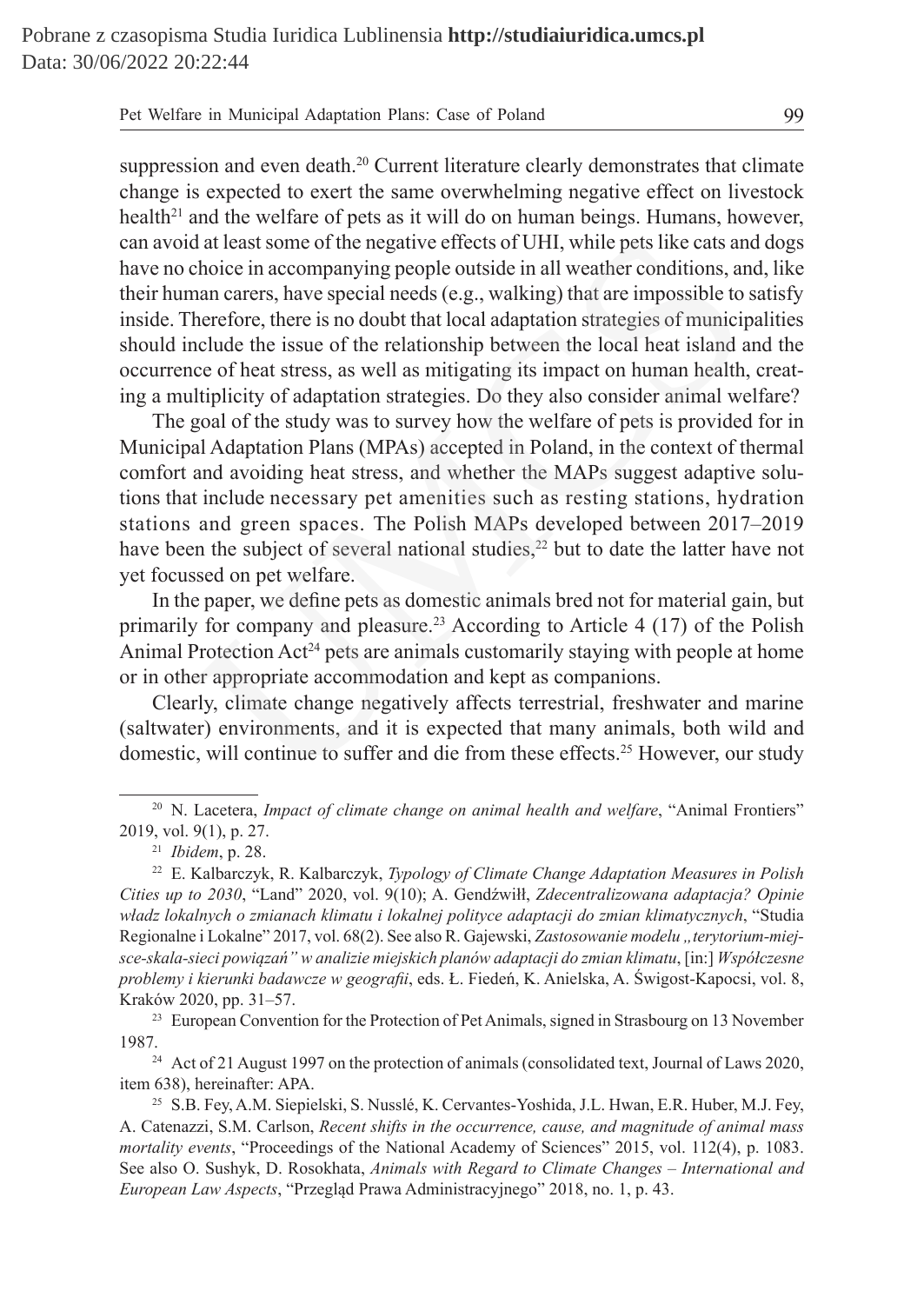omits both wildlife and domestic animals for food, due to the fact that local regulations for maintaining cleanliness and order in municipalities generally exclude the keeping of livestock and animal production in cities (apart from bees<sup>26</sup>). We also ignore the building of green infrastructures in the context of maintaining ecological corridors for wildlife, though recognizing green areas as places of animal refuge and diversity and fully accepting that they contribute to the preservation of biodiversity in cities, $2^7$  as well as phenomena other than the UHI, focusing solely on the impact of thermal comfort of pets in the context of their well-being.

It is necessary to point out that lack of thermal comfort causes heat stress symptoms, which in animals includes excessive panting, difficulty in breathing, excessive water consumption, vomiting, diarrhoea, weakness, incoherent or aggressive behaviour, collapse or seizure. In extreme cases, animals, like humans, can die from heat stress, especially older pets and those with pre-existing heart or respiratory diseases. Animals that are overweight or not used to prolonged exercise are similarly vulnerable to heat extremes, as are certain breeds of dogs and cats with short muzzles and pets with coats that are dark-coloured or thick.<sup>28</sup>

For the authors of the paper, the context of pet welfare includes more than just their humane protection, based on the conviction that animals are capable of suffering, and that inflicting suffering on them beyond a duly justified dimension is unethical and should be prohibited. Such an attitude is undoubtedly motivated by non-economic considerations.29 According to D.W.B. Sainsbury, pet well-being results from a set of conditions that cover the biological and behavioural needs of the body, allowing the full disclosure of its genetic potential.<sup>30</sup> According to the Brambell Committee<sup>31</sup> animals domesticated by humans in terms of living conditions should have five freedoms: 1) freedom from hunger, thirst and malnutrition by or the building of green infrastructures in the context of maintainir<br>orridors for wildlife, though recognizing green areas as places of<br>id diversity and fully accepting that they contribute to the preserva<br>sity in cities

<sup>26</sup> A. Haładyj, J. Trzewik, *Lokalizacja pni pszczelich na tle regulacji prawa administracyjnego i prawa cywilnego*, "Studia Prawnoustrojowe" 2017, vol. 37, p. 150.

<sup>27</sup> J. Alexandra, *The city as nature and the nature of the city – climate adaptation using living infrastructure: governance and integration challenges*, "Australasian Journal of Water Resources" 2017, vol. 21(2), p. 63.

<sup>28</sup> The Climate Reality Project, *Climate change and your pet: how to keep your best friend safe and healthy in a warming world*, Washington 2019, www.climaterealityproject.org/sites/default/files/ climatechangeandyourpet\_ebook\_04\_2019\_v2.pdf [access: 10.06.2021],

<sup>29</sup> M.E. Szymańska, *Livestock Welfare – Legal Aspects*, [in:] *Legal Protection of Animals*, eds. E. Kruk, G. Lubeńczuk, H. Spasowska-Czarny, Lublin 2020, p. 180.

<sup>30</sup> D.W.B. Sainsbury, *Pig Housing and Welfare*, "Pig News and Information" 1984, no. 4, p. 337.

<sup>&</sup>lt;sup>31</sup> Brambell Cometee Report of the Technical Committee to Enquire into the Welfare of Animals kept under Intensive Livestock Husbandry, Presented to Parliament by the Secretary of State for Scotland and the Minister of Agriculture, Fisheries and Food by Command of Her Majesty, December 1965, p. 9. More about the welfare of domestic animals from the perspective of EU legal regulations in this area, see E. Kruk, *Polish and Estonian Regulations on Homeless (Stray) Animals*, "Studia Iuridica Lublinensia" 2021, vol. 30(1).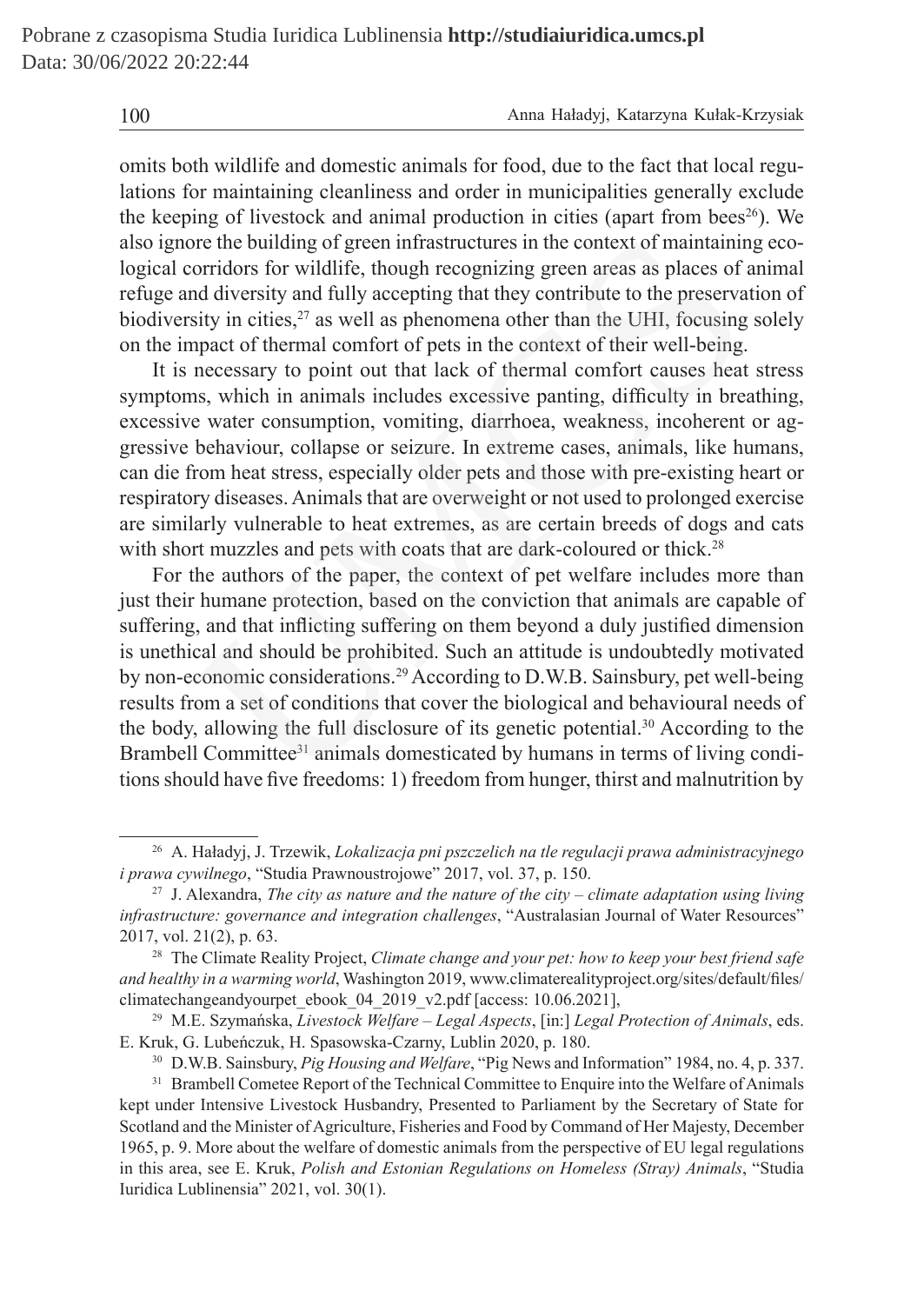| Pet Welfare in Municipal Adaptation Plans: Case of Poland |  |
|-----------------------------------------------------------|--|
|-----------------------------------------------------------|--|

providing access to fresh water and food that will keep animals healthy and strong; 2) freedom from psychological trauma and pain by providing adequate shelter and a place of rest; 3) freedom from pain, wounds and diseases due to prevention, timely diagnosis and treatment; 4) freedom to express natural behaviour by providing adequate space, conditions and the company of other animals of the same species; and 5) freedom from fear and stress by providing care and treatment that does not cause an animal mental suffering. Clearly, freedom from heat stress and the support of fresh water, shelter from heat and protection from pain (e.g., caused by a burn) are elements of pet well-being in cities, and resources and instruments to guarantee their welfare should be taken into account, as well as human well-being in adaptation measures, because we are morally responsible for pets' welfare.<sup>32</sup> Therefore, we are looking for pet-orientated adaptation measures in Polish MPAs. iagnosis and treatment; 4) freedom to express natural behaviour b<br>dequate space, conditions and the company of other animals of the<br>and 5) freedom from fear and stress by providing care and treatme<br>cause an animal mental s

As a framework for our survey, we based it on a project named "Wczujmy się w klimat" ("Let's feel the climate"), carried out by the Polish Ministry of Environment in 2017–2019. Its aim was to assess the sensitivity to climate change of 44 cities with over 100,000 inhabitants, as well as reviewing planning adaptation measures within MPAs for the largest Polish cities that were considered adequate enough to cope with climate change threats previously identified.

When it comes to MAPs' legal nature, the MAP is a strategic document, voluntarily accepted, non-normative environmental protection planning instrument, accepted since 2019. MPAs are realised by local government units, because "adaptation is always local",<sup>33</sup> though in future, due to the potential intensification of the climate crisis, intervention from the central administration level might be needed.<sup>34</sup> The up-to-date literature emphasizes the political and directional nature of MAPs and their low correlation with other local public policy documents,<sup>35</sup> which is considered essential for the effectiveness of MAPs,<sup>36</sup> plus an inadequate sense of political responsibility on the part of local self-government leaders regarding the implementation of adaptation measures.<sup>37</sup>

<sup>32</sup> I. Grochowska, *Wprowadzenie*, [in:] *Zmiany klimatu…*, p. 5. See also D. Engster, *Care Ethics and Animal Welfare*, "Journal of Social Philosophy" 2006, vol. 37(4), pp. 521–536; T. Pietrzykowski, *Moralność publiczna a konstytucyjne podstawy ochrony zwierząt*, "Studia Prawnicze" 2019, no. 1, p. 9.

<sup>33</sup> T.G. Measham, B.L. Preston, T.F. Smith, C. Brooke, R. Gorddard, G. Withycombe, C. Morrison, *op. cit.*, p. 890.

<sup>34</sup> A. Chajbowicz, *Administracja wobec zmian klimatu (prolegomena)*, "Przegląd Prawa i Administracji" 2020, no. 1, p. 399.

<sup>35</sup> K. Chrobak, P. Kryczka, *The Comparison of Urban Policy Documents in the Context of Adaptation to Climate Change – Case Study of Wrocław*, "Space & FORM" 2020, no. 2, p. 170.

<sup>36</sup> Y. Abunnasr, E.M. Hamin, E. Brabec, *Windows of opportunity: Addressing climate uncertainty through adaptation plan implementation*, "Journal of Environmental Planning and Management" 2013, vol. 58(1), p. 17.

<sup>37</sup> A. Gendźwiłł, *op. cit.*, p. 40.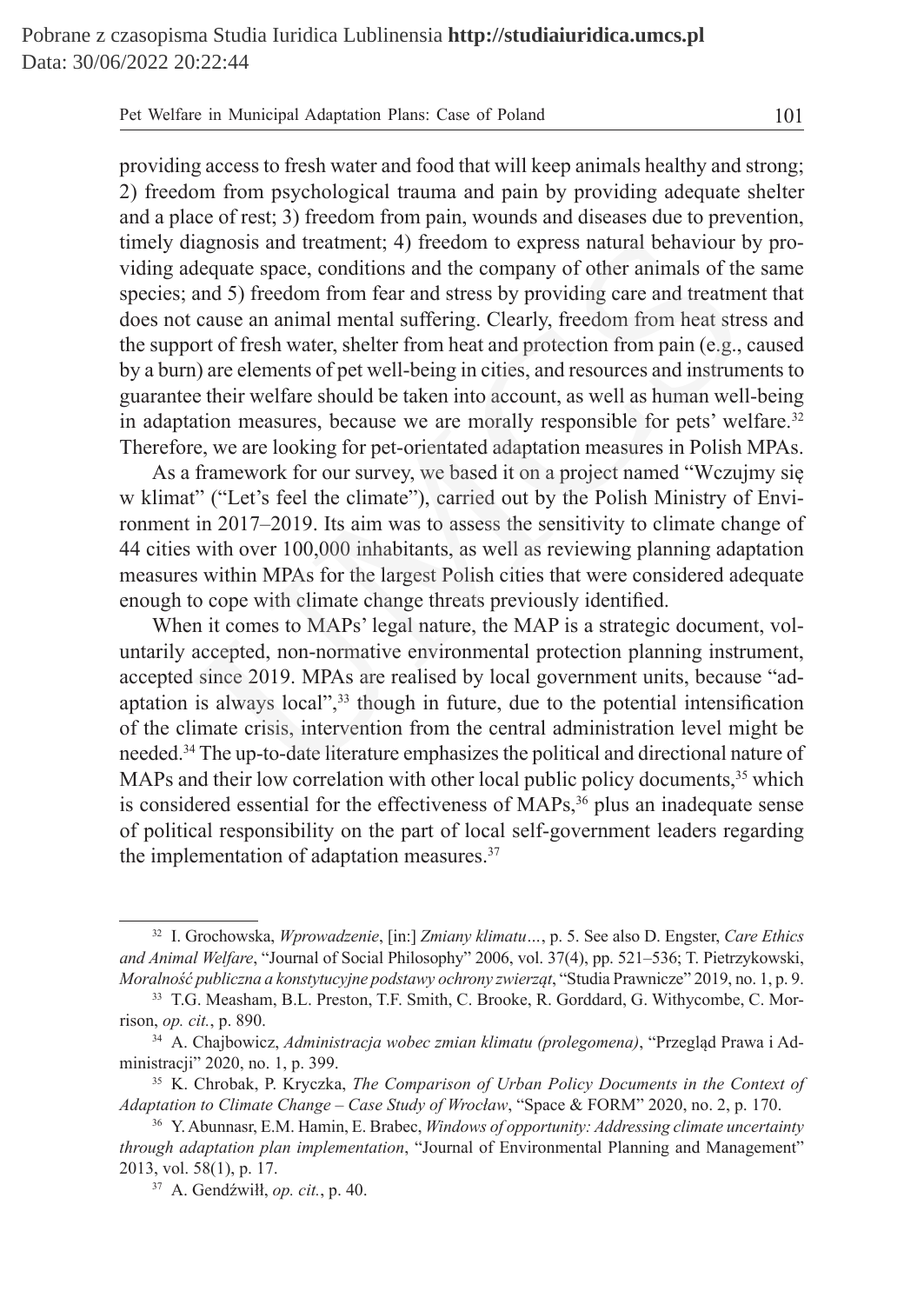## RESEARCH AND RESULTS

The survey was based on the outcome of the project "Let's feel the climate", coordinated by the Ministry of the Environment. The project ran its own website: http://44mpa.pl/miejskie-plany-adaptacji, which presented the assumptions and stages of the project, its educational panel, good practices and many others. Under the auspices of four regional bodies (The Institute of Environmental Protection – National Research Institute, The Institute of Meteorology and Water Management, The Institute of the Ecology of Industrial Areas, Arcadis), 44 draft MAPs were prepared. However, the project did not contain a list of adopted MAPs we found in official journals and through an Internet query, based on the list of cities covered by the project available at http://44mpa.pl/partnerzy-projektu. We eventually located 40 accepted MAPs and 4 drafts (for cities: Czeladź, Dąbrowa Górnicza, Sopot, Tychy). Each MAP was verified by the command "search" ( $CTRL + F$ ) with the subject terms "pet", "animal", and further, where results were lacking or insufficient, with the additional phrase: "comfort". Warsaw, the Polish capital, was excluded from the survey because a MAP for Warsaw was prepared as part of a separate project "ADAPTCITY" financed by LIFE+ funds.<sup>38</sup> ted by the Ministry of the Environment. The project ran its own w<br>mpa.pl/miejskie-plany-adaptacji, which presented the assumptio<br>fthe project, its educational panel, good practices and many others.<br>Cices of four regional b

The findings of the study, based on the survey, are as follows: in 40 accepted documents pets themselves are not mentioned as an aim of any activities foreseen by the MAPs. Wild animals are only mentioned as a part of protected biodiversity or affected by climate change (migration, extinction, diseases, etc.). Only one MAP specifically focuses on thermal comfort regarding animal welfare – in Kraków's MAP, among the initiatives aimed at increasing the availability of water in the city area, the following facilities are listed: "fountains, ponds, water troughs for animals and water curtains, drinker-spots, water playgrounds".

We believe, however, that pets are part of the anthroposphere and their welfare should be considered as part of thermal comfort measures adopted in MAPs for residents. We, therefore, searched for initiatives aimed at providing thermal comfort and minimising heat stress for all inhabitants. According to guidelines accepted by the Polish Ministry of Environment,<sup>39</sup> creating solutions to ensure the thermal comfort of residents includes: the construction and maintenance of water fountains and curtains, maintenance of water pergolas and street drinking water spas, distribution of drinking water to passers-by, shading of recreational and sports areas, and the greening of infrastructure, such as green roofs and walls, and blue infrastructure, like ponds, canals and rivers.

<sup>38</sup> ADAPTCITY, www.pine.org.pl/adaptcity [access: 10.07.2021].

<sup>39</sup> Ministerstwo Środowiska, *Podręcznik adaptacji dla miast. Wytyczne do przygotowania Miejskiego Planu Adaptacji do zmian klimatu*, 2019, www.rpo.wzp.pl/sites/default/files/podrecznik\_adaptacji\_dla\_miast\_20191126.pdf [access: 10.08.2021].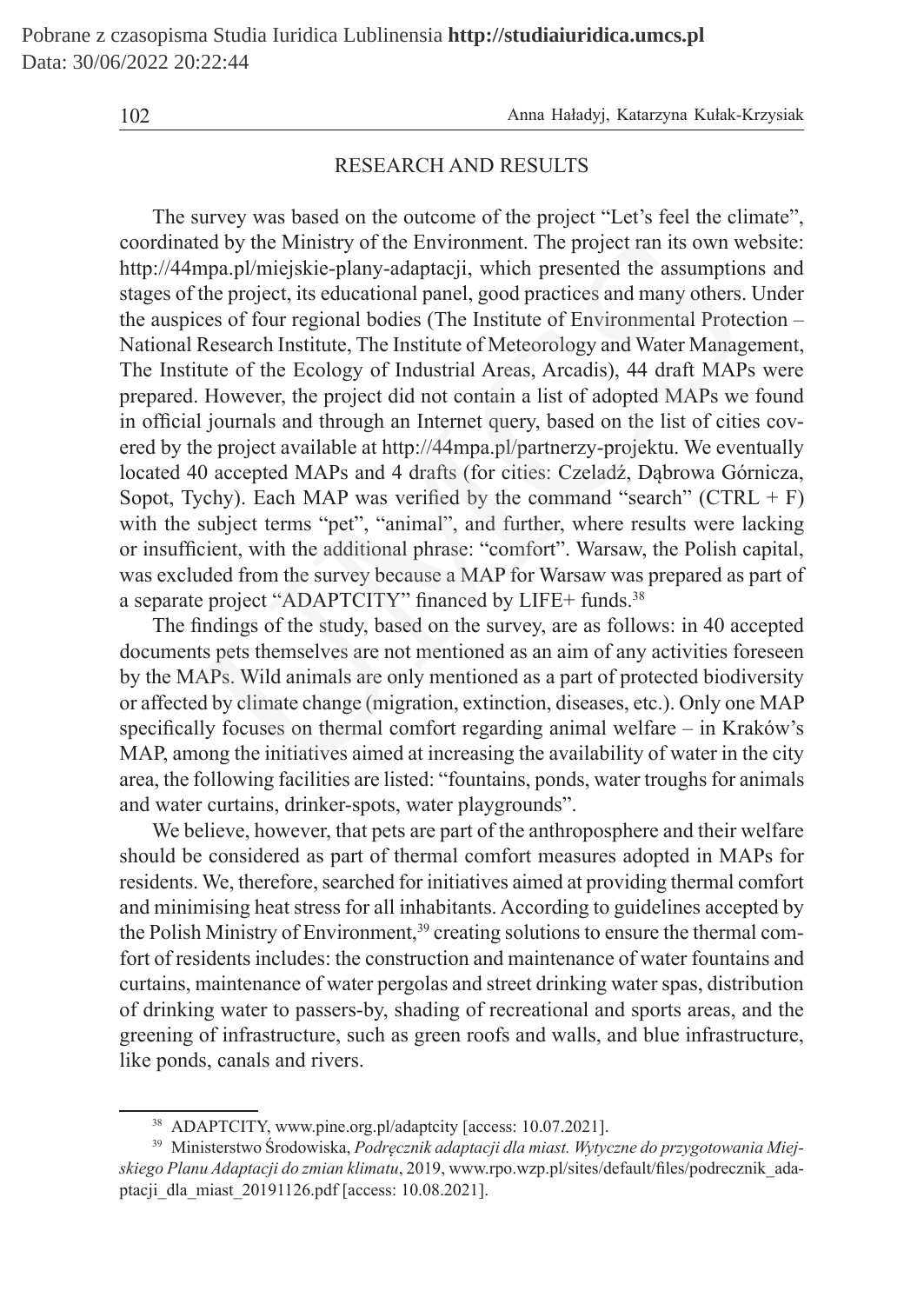Pet Welfare in Municipal Adaptation Plans: Case of Poland 103

Some of the above-mentioned amenities are measures accepted in MAPs for Bydgoszcz, Bytom, Chorzów, Częstochowa, Dąbrowa Górnicza, Elbląg, Gdańsk, Gdynia, Jaworzo, Kalisz, Katowice, Kraków, Legnica, Lublin, Łódź, Mysłowice, Olsztyn, Opole, Ruda Śląska, Rybnik, Słupsk, Sopot, Sosnowiec, Szczecin, Toruń, Wałbrzych, Włocławek, Wrocław, Zabrze and Zielona Góra. Some MAPs focus on green infrastructure only in the context of thermal comfort: enriching the flora in public spaces, planting trees in the city, creating shaded gazebos and walking paths. Increasing the thermal comfort of residents and the quality of life in the city are a part of MAPs for Płock, Poznań, Rzeszów and Tarnów. No doubt, green areas and water supply amenities for the inhabitants are attractive for pets as well.

Some MAPs deal with thermal comfort in the context of the thermomodernisation of public and/or private buildings only (Gliwice, Gorzów); some skipped the issue completely (Białytok, Kalisz, Kielce, Radom).

### DISCUSSION AND CONCLUSIONS

We have concluded that pet welfare should be a part of MAPs because pets are treated not only as human companions,<sup>40</sup> but in many cases even replace family ties or interpersonal relationships, and as concomitant city dwellers strongly associated with people's lifestyles, they also experience the adverse effects caused by climate change, including heat stress. Despite this, only one MAP identified in our study explicitly addresses the topic of necessary pet amenities in the context of climate change adaptation: the MAP for Kraków. Nevertheless, we recognize that, for the above-mentioned reasons, initiatives contributing to the improvement of thermal comfort for residents in the area of blue and green infrastructure, shading recreational areas and thermal modernization of private residential buildings will also contribute to improved conditions for pets. Such effects were envisaged in the plans of 36 municipalities. However, the adaptative measures created in MAPs are of a general nature and therefore inadequate. Opole, Ruda Sląska, Rybnik, Slupsk, Sopot, Sosnowiec, Szczecin,<br>ch, Włocławek, Wrocław, Zabrze and Zielona Góra. Some MAPs<br>infrastructure only in the context of thermal comfort: enriching th<br>spaces, planting trees in the c

Regarding the thermal comfort of pets, local solutions are poorly advanced and do not acknowledge the importance of animal welfare and the need to build infrastructure intended solely for pets. This does not correspond to the principles outlined by S.B. Carter<sup>41</sup> and contained in the US programme "Better Cities for

<sup>40</sup> G. Lubeńczuk, *Administrative Restrictions with Respect to Keeping Pet Animals in the Light of Polish Law and the Convention for the Protection of Pet Animals*, [in:] *Legal Protection…*, p. 198.

<sup>41</sup> S.B. Carter, *Why planning limits its concern: A case study of planning for dogs in Melbourne, Australia*, "Australian Planner" 2016, vol. 53(3).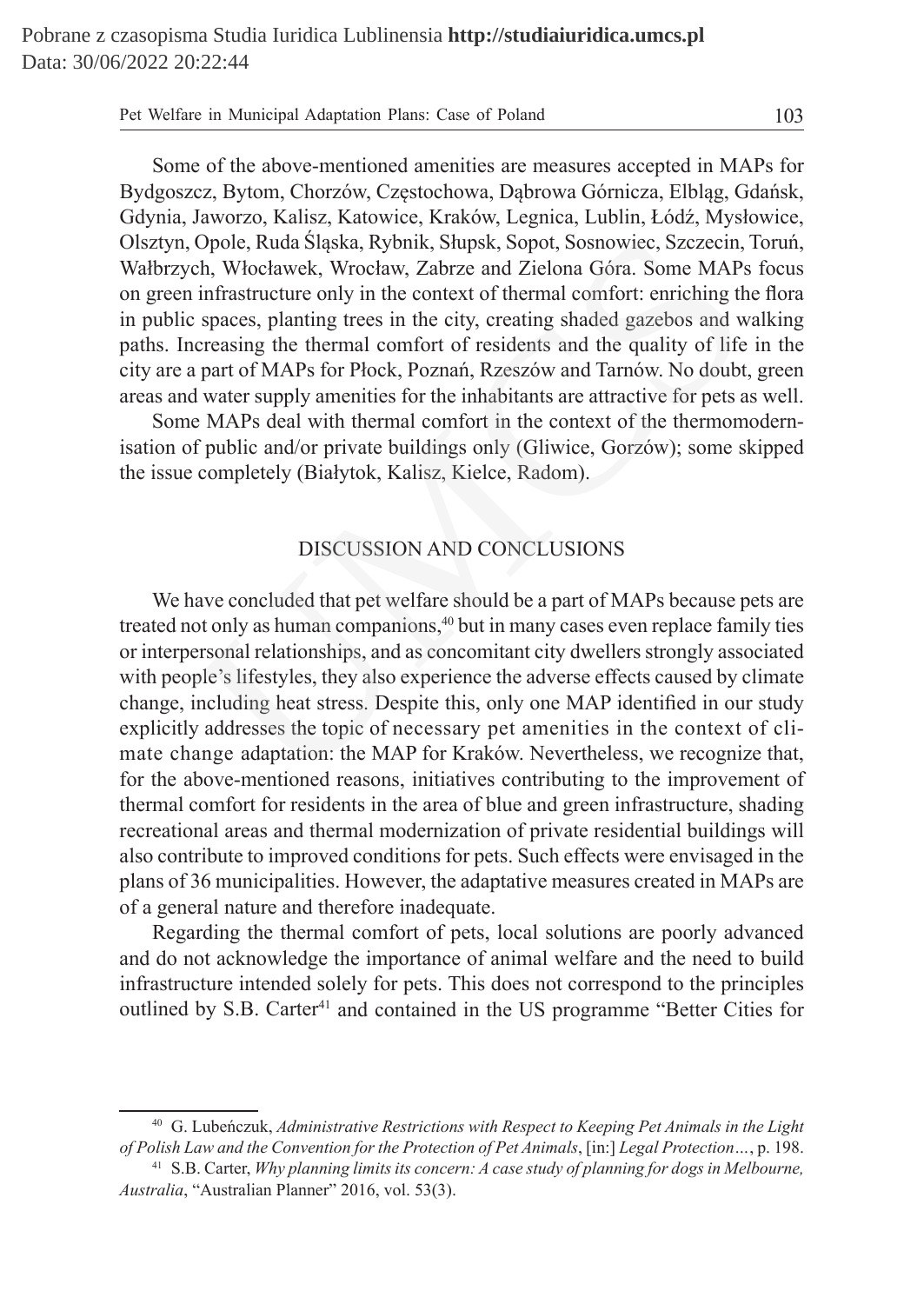Pets".42 Thus, in order to improve pet welfare in cities, it is not only investment measures that will be key (such as fountains or ponds), but, above all, a change of awareness and education<sup> $43$ </sup> of both pets owners who will require such amenities, and city leaders and politicians who are responsible for adaptation measures.

### REFERENCES

### **Literature**

- Abunnasr Y., Hamin E.M., Brabec E., *Windows of opportunity: Addressing climate uncertainty through adaptation plan implementation*, "Journal of Environmental Planning and Management" 2013, vol. 58(1), **DOI: https://doi.org/10.1080/09640568.2013.849233**. leaders and politicians who are responsible for adaptation measure<br>
REFERENCES<br>
Literature<br>
X, Hamin E.M., Brabec E., *Windows of opportunity: Addressing climate uncertainty*<br>
ation plan implementation, "Journal of Environ
- Alexandra J., *The city as nature and the nature of the city climate adaptation using living infrastructure: governance and integration challenges*, "Australasian Journal of Water Resources" 2017, vol. 21(2), **DOI: https://doi.org/10.1080/13241583.2017.1405570**.
- Araos M., Berrang-Ford L., Ford J.D., Austin S.E., Biesbroek R., Lesnikowski A., *Climate change adaptation planning in large cities: A systematic global assessment*, "Environmental Science & Policy" 2016, vol. 66, **DOI: https://doi.org/10.1016/j.envsci.2016.06.009**.
- Bunyavanich S., Phil M., Landrigan Ch.P., McMichael A.J., Epstein P.R., *The Impact of Climate Change on Child Health*, "Ambulatory Pediatrics" 2003 vol. 3(1),

**DOI: https://doi.org/10.1367/1539-4409(2003)003<0044:TIOCCO>2.0.CO;2**.

- Carnes A.B., Staats D., Willcox B.J., *Impact of Climate Change on Elder Health*, "Journals of Gerontology: Biological Sciences" 2014, vol. 69(9), **DOI: https://doi.org/10.1093/gerona/glt159**.
- Carter S.B., *Why planning limits its concern: A case study of planning for dogs in Melbourne, Australia*, "Australian Planner" 2016, vol. 53(3),

**DOI: https://doi.org/10.1080/07293682.2016.1210658**.

- Chajbowicz A., *Administracja wobec zmian klimatu (prolegomena)*, "Przegląd Prawa iAdministracji" 2020, no. 1, **DOI: https://doi.org/10.19195/0137-1134.120.29**.
- Chrobak K., Kryczka P., *The Comparison of Urban Policy Documents in the Context of Adaptation to Climate Change – Case Study of Wrocław*, "Space & FORM" 2020, no. 2.

Ciechanowicz-McLean J., *Prawo ochrony klimatu*, Gdańsk 2016.

- *Climate Change 2013: The Physical Science Basis. Contribution of Working Group I to the Fifth Assessment Report of the Intergovernmental Panel on Climate Change*, eds. T.F. Stocker, D. Qin, G.-K. Plattner, M. Tignor, S.K. Allen, J. Boschung, A. Nauels, Y. Xia, V. Bex, P.M. Midgley, Cambridge – New York 2013.
- Degórska B., *Wrażliwość i adaptacja dużych miast do zmian klimatu w kontekście wzrostu temperatury powietrza*, "Biuletyn KPZK" 2014, vol. 254.
- Degórska B., Degórski M., *Influence of Climate Change on Environmental Hazards and Human Well-Being in the Urban Areas – Warsaw Case Study Versus General Problems*, [in:] *Climate Change, Extreme Events and Disaster Risk Reduction: Towards Sustainable Development Goals*, eds. S. Mal, R.B. Singh, C. Huggel, New York 2018.

<sup>42</sup> *12th Annual BETTER CITIES FOR PETS™ Adoption Weekend Goes Virtual*, 2020, www. bettercitiesforpets.com/better-cities-for-pets [access: 11.07.2021].

<sup>43</sup> W. Krupa, J. Topczewska, M. Karpiński, *Do Current Legal Provisions Guarantee a High Level of Welfare of Domestic Animals?*, [in:] *Legal Protection…*, p. 192.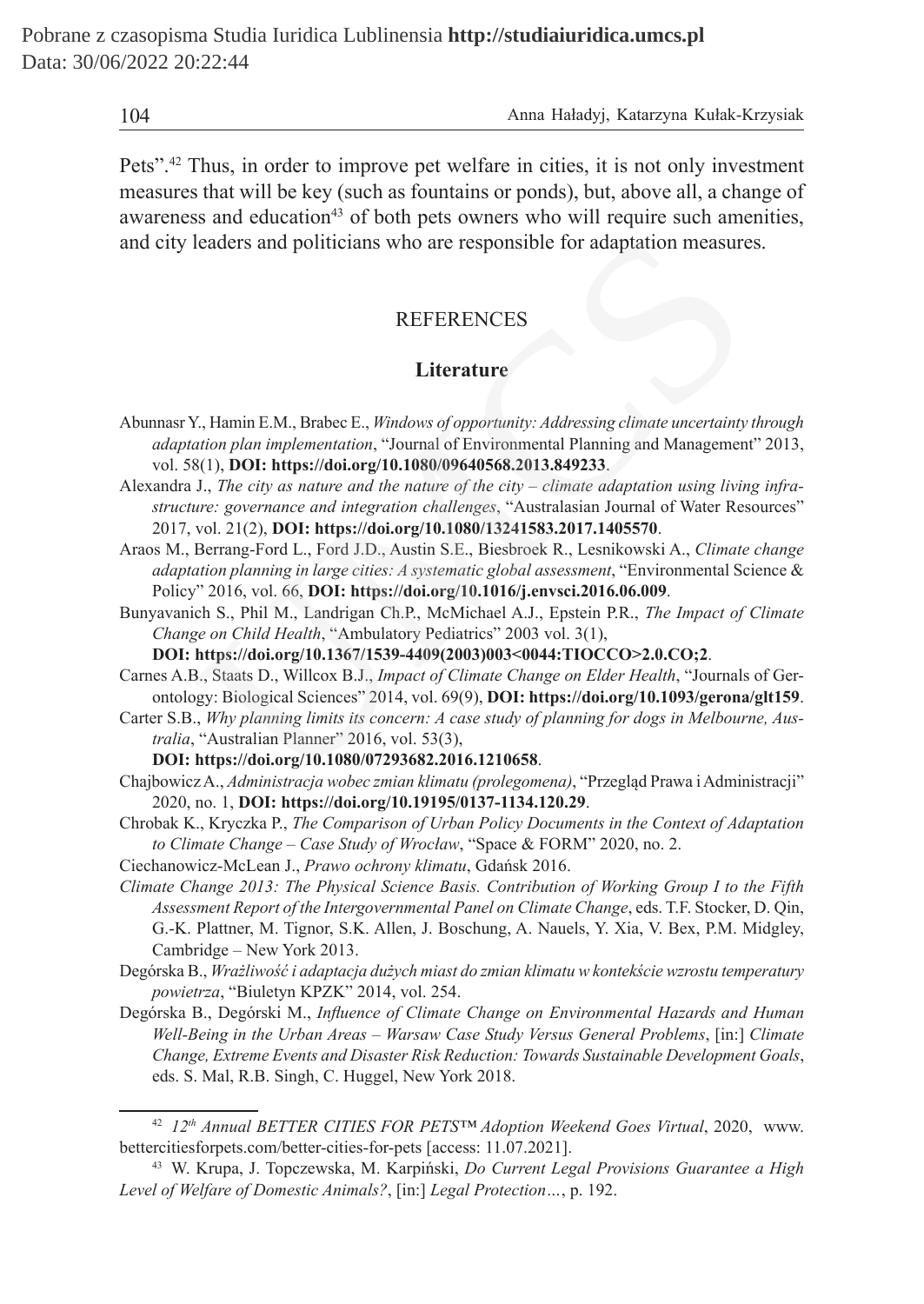| Pet Welfare in Municipal Adaptation Plans: Case of Poland | 105 |
|-----------------------------------------------------------|-----|
|-----------------------------------------------------------|-----|

- Dufour B., Moutou F., Hattenberger M., Rodhain F., *Global change: Impact, management, risk approach and health measures – the case of Europe*, "Revue Scientifique et Technique – Office International des Epizooties" 2008, vol. 27(2),
	- **DOI: https://doi.org/10.20506/rst.27.2.1817**.
- Engster D., *Care Ethics and Animal Welfare*, "Journal of Social Philosophy" 2006, vol. 37(4), **DOI: https://doi.org/10.1111/j.1467-9833.2006.00355.x**.
- Fey S.B., Siepielski A.M., Nusslé S., Cervantes-Yoshida K., Hwan J.L., Huber E.R., Fey M.J., Catenazzi A., Carlson S.M., *Recent shifts in the occurrence, cause, and magnitude of animal mass mortality events*, "Proceedings of the National Academy of Sciences" 2015, vol. 112(4), **DOI: https://doi.org/10.1073/pnas.1414894112**.
- Gajewski R., *Zastosowanie modelu "terytorium-miejsce-skala-sieci powiązań" w analizie miejskich planów adaptacji do zmian klimatu*, [in:] *Współczesne problemy i kierunki badawcze w geografii*, eds. Ł. Fiedeń, K. Anielska, A. Świgost-Kapocsi, vol. 8, Kraków 2020.
- Gendźwiłł A., *Zdecentralizowana adaptacja? Opinie władz lokalnych o zmianach klimatu i lokalnej polityce adaptacji do zmian klimatycznych*, "Studia Regionalne i Lokalne" 2017, vol. 68(2), **DOI: https://doi.org/10.7366/150949956802**.

Grochowska I., *Wprowadzenie*, [in:] *Zmiany klimatu a społeczeństwo*, eds. L. Karski, I. Grochowska, Warszawa 2010.

- Haładyj A., Trzewik J., *Lokalizacja pni pszczelich na tle regulacji prawa administracyjnego i prawa cywilnego*, "Studia Prawnoustrojowe" 2017, vol. 37.
- Hoegh-Guldberg O., Jacob D., Taylor M., Bindi M., Brown S., Camilloni I., Diedhiou A., Djalante R., Ebi K.L., Engelbrecht F., Guiot J., Hijioka Y., Mehrotra S., Payne A., Seneviratne S.I., Thomas A., Warren R., Zhou G., *Impacts of 1.5ºC Global Warming on Natural and Human Systems*, [in:] *Global Warming of 1.5°C: An IPCC Special Report on the Impacts of Global Warming of 1.5°C Above Pre-Industrial Levels and Related Global Greenhouse Gas Emission Pathways, in the Context of Strengthening the Global Response to the Threat of Climate Change, Sustainable Development, and Efforts to Eradicate Poverty*, eds. V. Masson-Delmotte, P. Zhai, H.-O. Pörtner, D. Roberts, J. Skea, P.R. Shukla, A. Pirani, W. Moufouma-Okia, C. Péan, R. Pidcock, S. Connors, J.B.R. Matthews, Y. Chen, X. Zhou, M.I. Gomis, E. Lonnoy, T. Maycock, M. Tignor, T. Waterfield, Intergovernmental Panel on Climate Change 2018. representation of *Care Ethics and Animal Welfare,* "Journal of Social Philosophy" 2006, vol. 37(<br>
Attps://doi.org/10.1111/j.1467-9833.2006.00355.x.<br>
Siepielski A.M., Nussel S., Cervantes-Voshida K., Hwan J.L., Huber E.R.,
- Kalbarczyk E., Kalbarczyk R., *Typology of Climate Change Adaptation Measures in Polish Cities up to 2030*, "Land" 2020, vol. 9(10), **DOI: https://doi.org/10.3390/land9100351**.
- Karski L., *Istota prawa zmian klimatu cel i klasyfikacja*, [in:] *Zmiany klimatu a społeczeństwo*, eds. L. Karski, I. Grochowska, Warszawa 2010.
- Kruk E., *Polish and Estonian Regulations on Homeless (Stray) Animals*, "Studia Iuridica Lublinensia" 2021, vol. 30(1), **DOI: https://doi.org/10.17951/sil.2021.30.1.145-166**.
- Krupa W., Topczewska J., Karpiński M., *Do Current Legal Provisions Guarantee a High Level of Welfare of Domestic Animals?*, [in:] *Legal Protection of Animals*, eds. E. Kruk, G. Lubeńczuk, H. Spasowska-Czarny, Lublin 2020.
- Lacetera N., *Impact of climate change on animal health and welfare*, "Animal Frontiers" 2019, vol. 9(1), **DOI: https://doi.org/10.1093/af/vfy030**.
- Lee Y., Fadhil M., Mohanadoss P., Noor Z.Z., Iwao K., Chelliapan S., *Overview of urban heat island (UHI) phenomenon towards human thermal comfort*, "Environmental Engineering and Management Journal" 2014, vol. 16(9), **DOI: https://doi.org/10.30638/eemj.2017.217**.
- Lubeńczuk G., *Administrative Restrictions with Respect to Keeping Pet Animals in the Light of Polish Law and the Convention for the Protection of Pet Animals*, [in:] *Legal Protection of Animals*, eds. E. Kruk, G. Lubeńczuk, H. Spasowska-Czarny, Lublin 2020.
- McMichael A.J., Woodruff R.E., Hales S., *Climate change and human health: Present and future risks*, "Lancet" 2006, vol. 367(9513), **DOI: https://doi.org/10.1016/S0140-6736(06)68079-3**.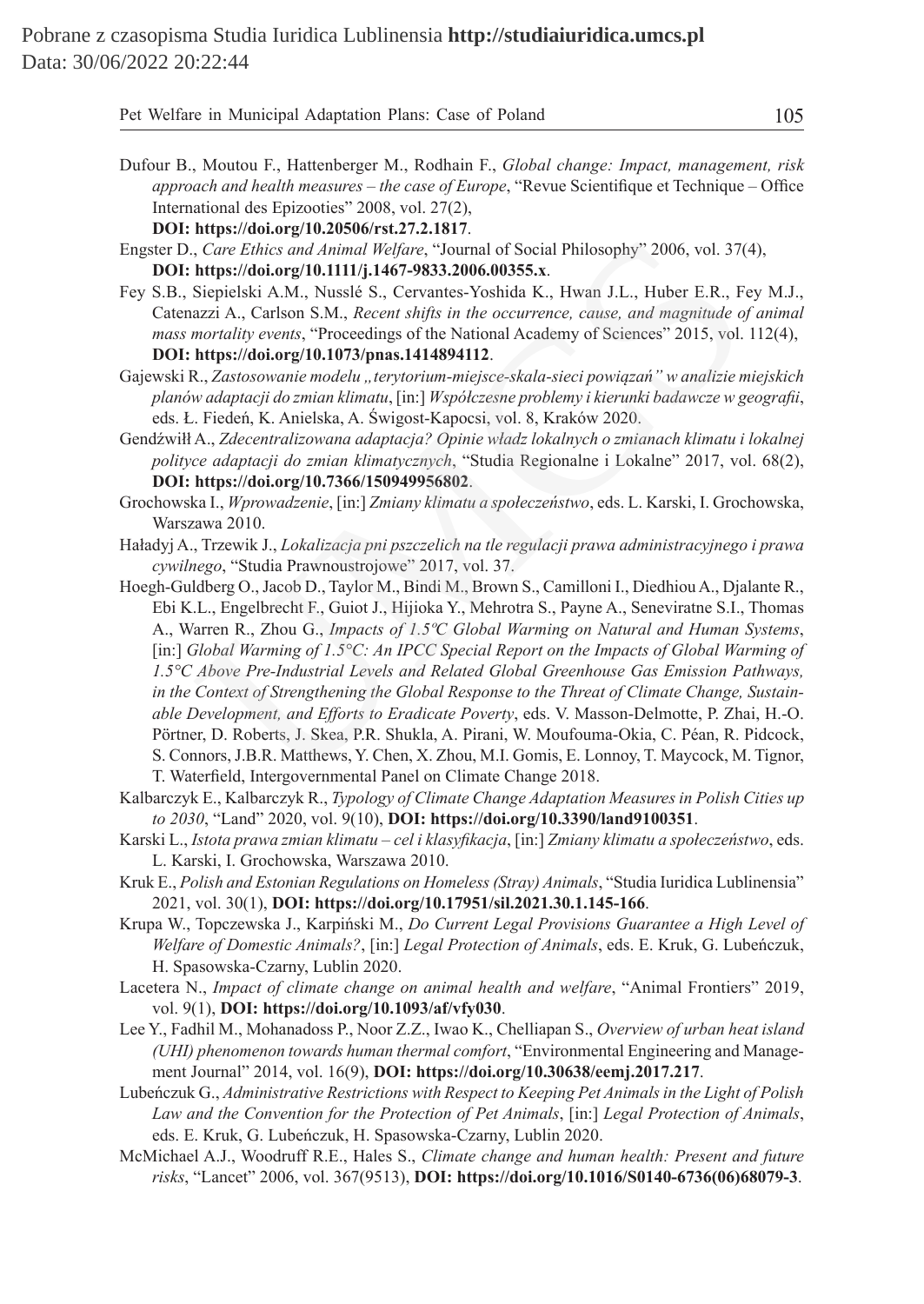| 106 | Katarzyna Kułak-Krzysiak |
|-----|--------------------------|
|     |                          |

- Measham T.G., Preston B.L., Smith T.F., Brooke C., Gorddard R., Withycombe G., Morrison C., *Adapting to climate change through local municipal planning: Barriers and challenges*, "Mitigation and Adaptation Strategies for Global Change" 2011, vol. 16(8),
	- **DOI: https://doi.org/10.1007/s11027-011-9301-2**.
- Moraci F., Errigo M.F., Fazi C., Campisi T., Castelli F., *Cities under Pressure: Strategies and Tools to Face Climate Change and Pandemic*, "Sustainability" 2020, vol. 12(18),

**DOI: https://doi.org/10.3390/su12187743**.

- Mukheibir P., Ziervogel G., *Developing a Municipal Adaptation Plan (MAP) for climate change: The city of Cape Town*, "Environment and Urbanization" 2007, vol. 19(1), **DOI: https://doi.org/10.1177/0956247807076912**.
- OECD, *Integrating Climate Change Adaptation into Development Co-operation: Policy Guidance*, Paris 2009.
- Patz J.A., Campbell-Lendrum D., Holloway T., Foley J.A., *Impact of regional climate change on human health*, "Nature" 2005, vol. 438, **DOI: https://doi.org/10.1038/nature04188**.
- Pietrzykowski T., *Moralność publiczna a konstytucyjne podstawy ochrony zwierząt*, "Studia Prawnicze" 2019, no. 1, **DOI: https://doi.org/10.37232/sp.2019.1.1**.
- Reyes-García V., Fernández-Llamazares A., Guèze M., Garcés A., Mallo M., Vila-Gómez M., Vilaseca M., *Local indicators of climate change: The potential contribution of local knowledge to climate research*, "Wiley Interdisciplinary Reviews Climate Change" 2016, vol. 7(1), ntyps.woordigent.org/interaction.com/interaction.com/interaction-<br>Errigo M.F., Fazi C., Campisi T., Catelli F., Cities under Pressure: Strategies an<br>e Climate Change and Pandemic, "Sustainability" 2020, vol. 12(18),<br>https:
	- **DOI: https://doi.org/10.1002/wcc.374**.
- Sainsbury D.W.B., *Pig Housing and Welfare*, "Pig News and Information" 1984, no. 4.
- Sushyk O., Rosokhata D., *Animals with Regard to Climate Changes International and European Law Aspects*, "Przegląd Prawa Administracyjnego" 2018, no. 1,

**DOI: https://doi.org/10.17951/ppa.2018.1.41-58**.

- Szymańska M.E., *Livestock Welfare Legal Aspects*, [in:] *Legal Protection of Animals*, eds. E. Kruk, G. Lubeńczuk, H. Spasowska-Czarny, Lublin 2020.
- Takebayashi H., Moriyama M., *Background and Purpose*, [in:] *Adaptation Measures for Urban Heat Islands*, eds. H. Takebayashi, M. Moriyama, Elsevier 2020.
- *Urban adaptation in Europe: How cities and towns respond to climate change*, EEA Report 2020, no. 12.

### **Online sources**

- *12th Annual BETTER CITIES FOR PETS™ Adoption Weekend Goes Virtual*, 2020, www.bettercitiesforpets.com/better-cities-for-pets [access: 11.07.2021].
- ADAPTCITY, www.pine.org.pl/adaptcity [access: 10.07.2021].
- European Commission, *Guidance on Integrating Climate Change and Biodiversity into Environmental Impact Assessment*, 2013, https://ec.europa.eu/environment/eia/pdf/EIA%20Guidance. pdf [access: 11.06.2021].
- IEA, *Energy Technology Perspectives. Report 2016*, www.iea.org/reports/energy-technology-perspectives-2016 [access: 10.07.2021].
- Ministerstwo Środowiska, *Podręcznik adaptacji dla miast. Wytyczne do przygotowania Miejskiego Planu Adaptacji do zmian klimatu*, 2019, www.rpo.wzp.pl/sites/default/files/podrecznik\_adaptacji\_dla\_miast\_20191126.pdf [access: 10.08.2021].
- The Climate Reality Project, *Climate change and your pet: how to keep your best friend safe and healthy in a warming world*, Washington 2019, www.climaterealityproject.org/sites/default/files/ climatechangeandyourpet\_ebook\_04\_2019\_v2.pdf [access: 10.06.2021].